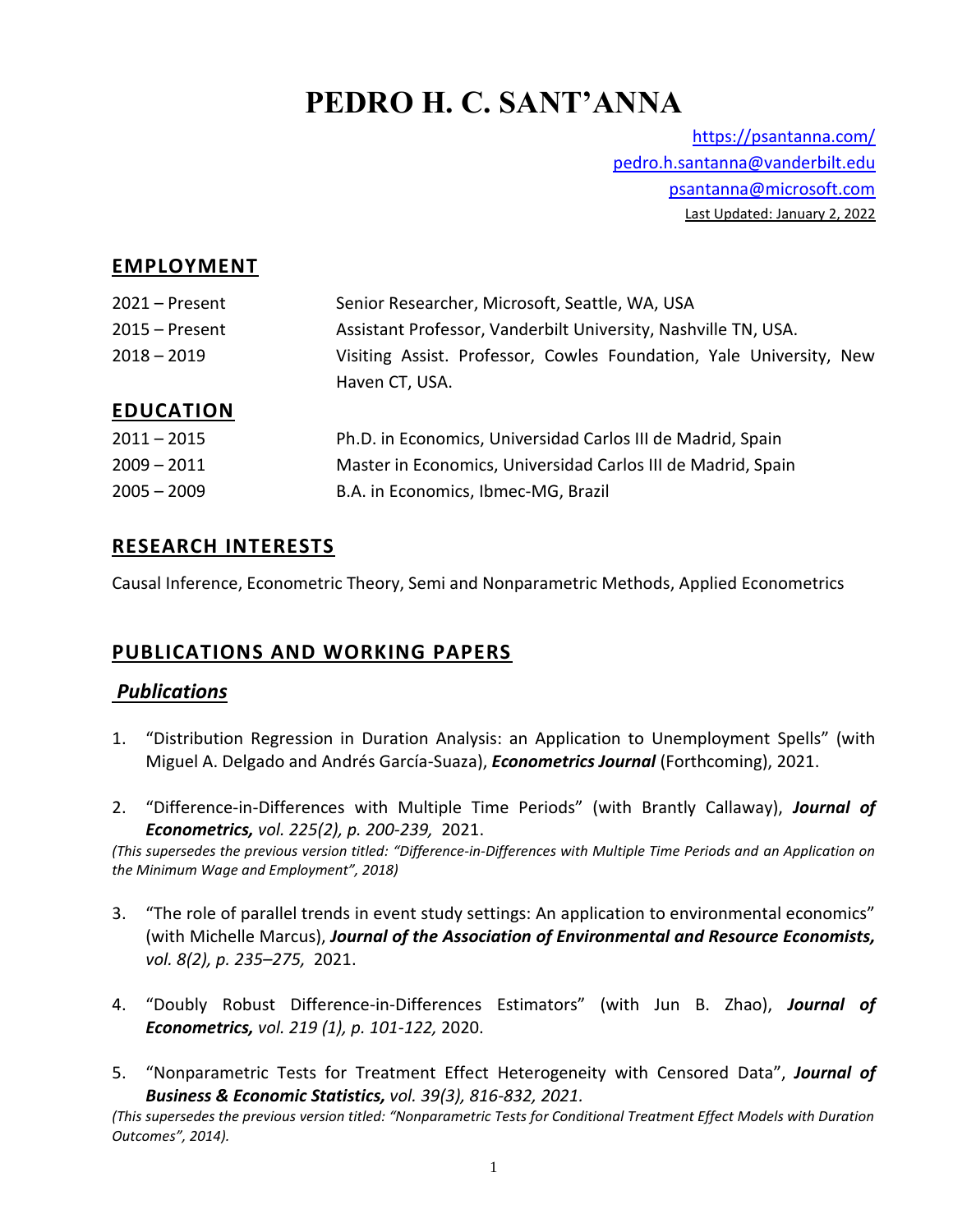- 6. "Specification Test for the Propensity Score" (with Xiaojun Song), *Journal of Econometrics*, vol. 210 (2), p. 379-404, 2019.
- 7. "Testing for Uncorrelated Residuals in Dynamic Count Models with an Application to Corporate Bankruptcy", *Journal of Business & Economic Statistics***,** vol. 35 (3), p. 349-358, 2017.

#### *Working Papers*

- 8. "What's Trending in Difference-in-Differences? A Synthesis of the Recent Econometrics Literature" (with Jonathan Roth, Alyssa Bilinski, and John Poe), 2022.
- 9. "Difference-in-Differences with a Continuous Treatment" (with Brantly Callaway and Andrew Goodman-Bacon), 2021
- 10. "Efficient Estimation for Staggered Rollout Designs" (with Jonathan Roth), 2021.
- 11. "When Is Parallel Trends Sensitive to Functional Form?" (with Jonathan Roth), 2021; **Resubmitted**
- 12. "Testing Instrument Validity in Marginal Treatment Effects Models" (with Minghai Mao), 2020.
- 13. "Specification tests for generalized propensity scores using double projections" (with Xiaojun Song), 2020; **R&R**
- 14. "Covariate Distribution Balance via Propensity Scores" (with Xiaojun Song and Qi Xu), 2020; **Resubmitted.**
- 15. Program Evaluation with Right Censored Data, 2016; **R&R**

# **STATISTICAL SOFTWARE**

- 1. staggered: An R Package to efficiently estimate causal effects in settings with randomized treatment timing, available at <https://github.com/jonathandroth/staggered>
- 2. DRDID: An R Package to compute doubly robust difference-in-differences estimators, available at <https://pedrohcgs.github.io/DRDID/>
- 3. did: An R Package to compute average treatment effects in difference-in-differences design, available at [https://bcallaway11.github.io/did/.](https://bcallaway11.github.io/did/)
- 4. IPS: Covariate Distribution Balance via Integrated Propensity Scores, available at [https://github.com/pedrohcgs/IPS.](https://github.com/pedrohcgs/IPS)
- 5. pstest: An R Package to assess the goodness of fit of parametric propensity score models, available at [https://github.com/pedrohcgs/pstest.](https://github.com/pedrohcgs/pstest)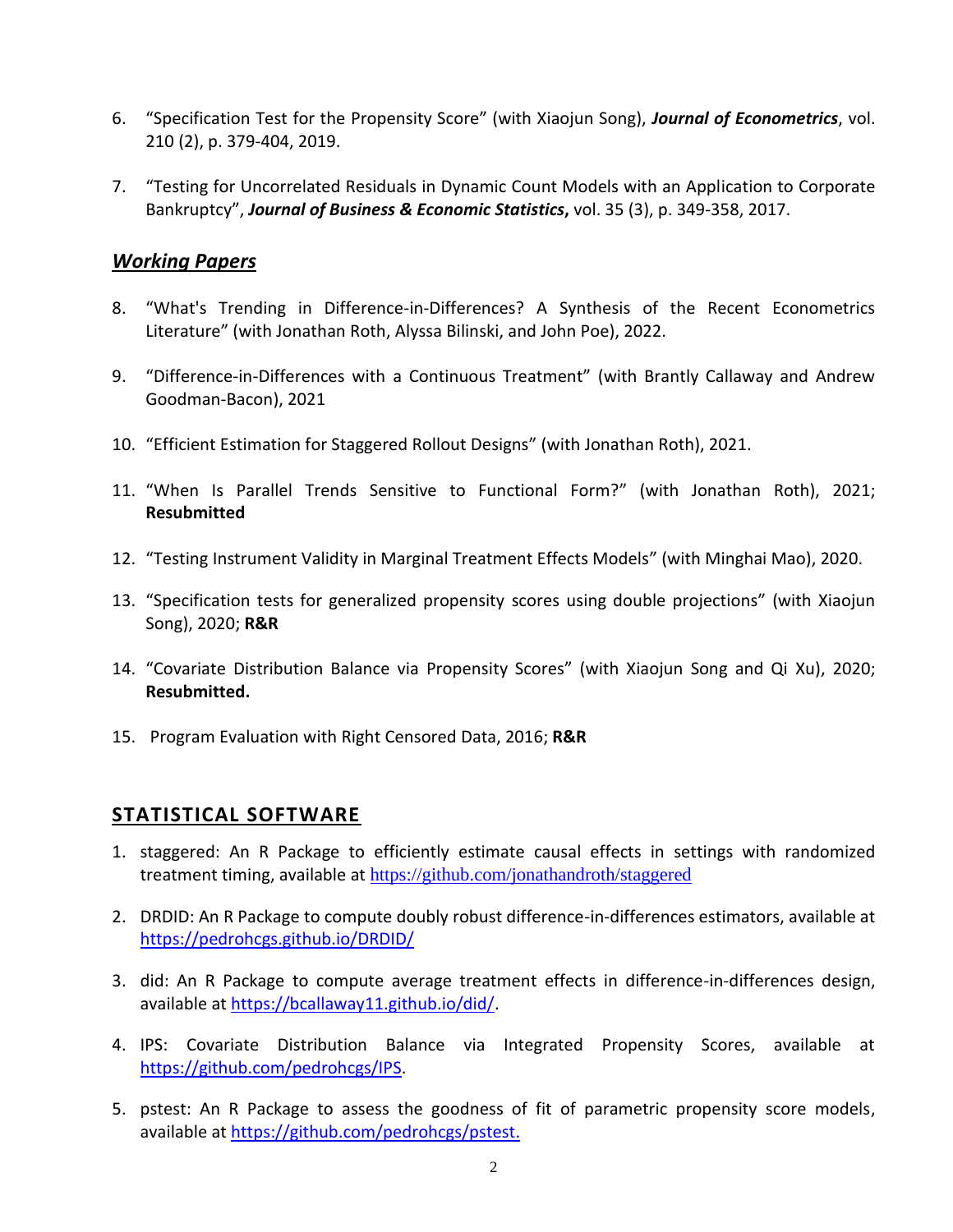6. kmte: An R package for Treatment Effects with Censored Outcomes, available at <https://github.com/pedrohcgs/kmte>

# **TEACHING EXPERIENCE**

#### **(A) Regular Courses:**

• ECON 1510: Intensive Economic Statistics, Vanderbilt. Fall 2015, Fall 2016, Fall 2017. *First Statistics course at undergraduate level.*

• ECON 3035: Econometric Methods, Vanderbilt. Spring 2020, Summer 2020, Spring 2021 *First Econometrics course at undergraduate level, with introduction to R.*

• ECON 6600: Econometrics, Vanderbilt. Spring 2017. *First Econometrics course at master (GPED) level.*

• ECON 8310: Econometrics I, Vanderbilt. Spring 2016, Spring 2017, Spring 2018. *First course in Econometrics at Ph.D. level*

• ECON 9320: Nonparametric and semiparametric econometrics, Vanderbilt. Fall 2017, Fall 2019. *Second year Ph.D. course covering an introduction to empirical process and semi and nonparametric methods, with focus on causal inference.*

#### **(B) Invited Mini-Courses:**

- Difference-in-Differences, Statistical Horizons, June 2021, September 2021, October 2021.
- Econometric Methods for Randomly Censored Data, Academia Sinica (Taiwan), November 2019.
- Recent Advances in Program Evaluation, Xiamen University (China), June 2017.

#### **(C) Guest Lectures:**

- Recent Advances in Difference-in-Differences, Economics Department, University of Washington, Spring 2022.
- Difference-in-Differences with multiple time periods, Economics Department, University of Toronto, Spring 2021.
- Event-Study and Parallel Trends, Economics Department at Vanderbilt University (PhD appliedmicro course), Fall 2020.
- Introduction to Difference-in-Differences, Biostatistics Department at Vanderbilt University, Spring 2020.
- Introduction to Treatment Effect Models, Economics Department at Yale University, Spring 2019.

#### **(D) PhD Advising (Committee member):**

- Qi Xu, Dissertation Committee Member, in progress, Vanderbilt
- Trang T. Hoang, Dissertation Committee Member, 2021, Vanderbilt. *(Initial placement: Federal Reserve Board)*.
- Jun B. Zhao, Dissertation Committee Member, 2021, Vanderbilt. *(Initial placement: University of Alabama)*.
- Minghai Mao, Dissertation Committee Member, 2021, Universidad Carlos III de Madrid.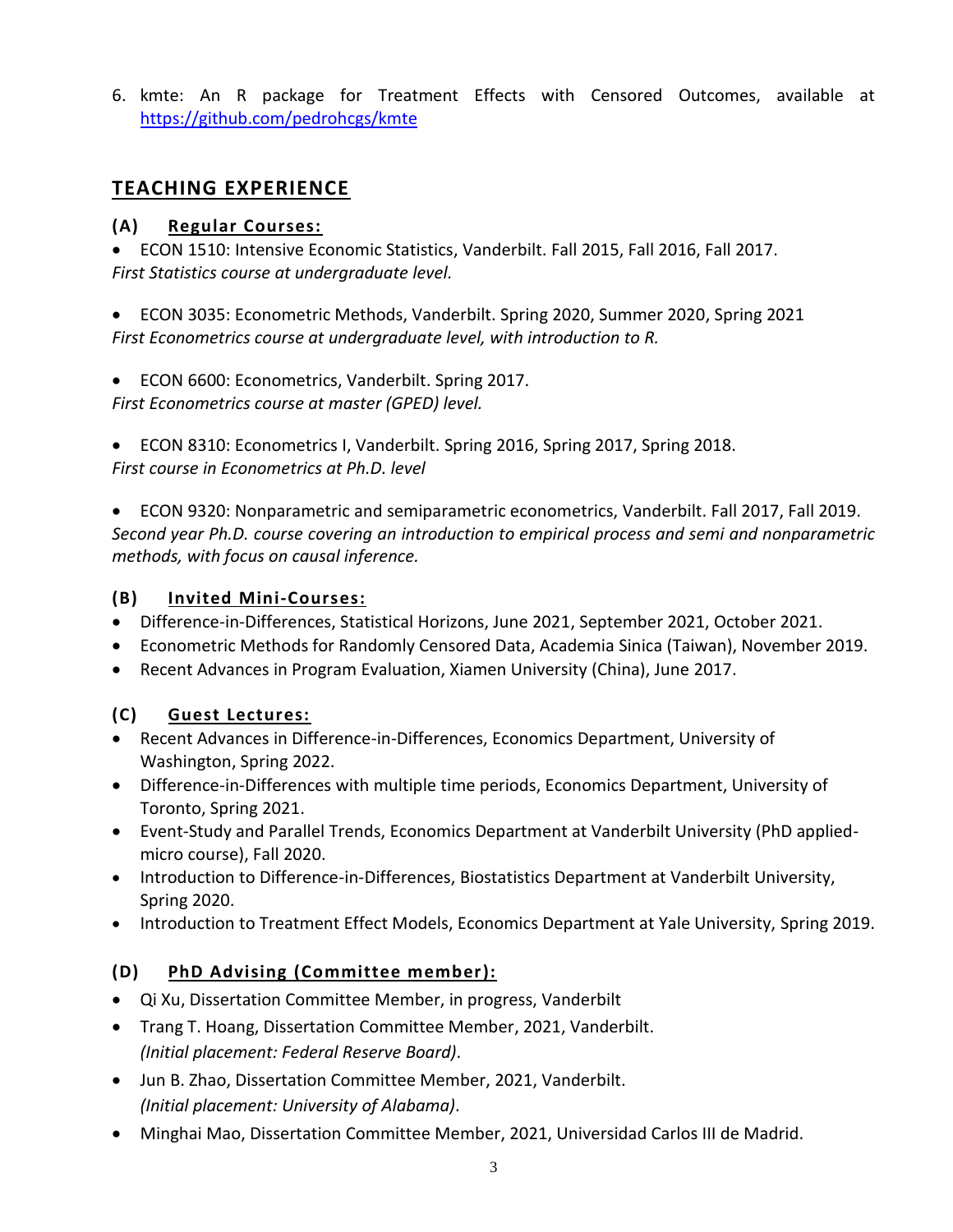*(Initial placement: Liaoning University, China)*.

- Harold D. Chiang, Dissertation Committee Member, 2020, Vanderbilt. *(Initial placement: University of Wisconsin, Madison)*.
- Tam V. Bui, Dissertation Committee Member, 2020, Vanderbilt. *(Initial placement: Happy Elements, San Francisco)*.
- Jason Campbell, Dissertation Committee Member, 2018, Vanderbilt *(Initial placement: University of San Diego)*.

# **SEMINARS AND CONFERECES**

**2022:** (1) U Washington (CSSS, *Scheduled – January*), (2) Queen Mary (*Scheduled – May),* (3) Northwestern (Scheduled – May), (4) Chicago Booth (Scheduled – May), (5) EU Commission – JRC (*Scheduled – June)*.

**2021:** (1) Durham Business School, (2) U Cambridge, (3) Emory, (4) U Delaware, (5) U Florida, (6) Microsoft, (7) U Toronto, (8) Harvard/MIT, (9) New York Camp Econometrics, (10) USC, (11) U Notre Dame, (12) UC Berkeley, (13) Insper, (14) U of Rochester, (15) U of Washington (CHOICE) , (16) Ifo Munich, (17) DiD Online Reading group (U Ottawa), (18) University of Munich, (19) Electronic Health Economics Colloquium (online), (20) United Nations University – WIDER, (21) Summer Meeting of the Econometric Society (online), (22) IAAE (online), (23) CMU-U Pitt (joint seminar), (24) Stata Conference, (25) U Rosario, (26) John Hopkins University (Biostatistics), (27) Urban Institute, (28) North Carolina A&T State U (Stats), (29) Health Econometrics Conference, (30) U Washington (Econ), (31) LACEA-LAMES, (32) U Virginia, (33) SEA, (34) XVII Escola de Modelos de Regressão (Plenary Presentation), (35) One World YoungStats Webinar.

**2020:** (1) Warwick, (2) Stanford, (3) St. Gallen, (4) UC Irvine, (5) Southern Economic Association (online), (6) UFPel (Brazil), (7) SBE Online Seminar (Brazil), (8) CUHK-Shenzhen, (9) UC Davis.

**2019:** (1) UT Austin, (2) SUNY Albany, (3) New York Camp Econometrics XIV (Clayton, NY), (4) U Chicago, (5) IAAE (Cyprus), (6) CEME conference at UCLA, (7) Southern Methodist U., (8) Advances in Econometrics - UCL/Vanderbilt conference (Nashville, TN), (9) UC3M (Madrid, Spain), (10) IZA/CREST Conference on Labor Market Policy Evaluation (Bonn, Germany); (11) Academia Sinica (Taipei, Taiwan), (12) CMStatistics (London, UK).

**2018:** (1) Texas A&M, (2) Boston College, (3) NYU, (4) U. of Iowa, (5) Identification in Econometrics (Nashville, TN), (6) Yale, (7) Syracuse, (8) Carleton U., (9) IAAE (Montreal, Canada), (10) Latin American Workshop in Econometrics of the Econometric Society (Lima, Peru), (11) Canadian Econometrics Study Group (Ottawa, Canada), (12) Latin American Meeting of the Econometric Society (Guayaquil, Ecuador), (13) Southern Economic Association Annual Conference (Washington, DC), (14) Triangle Econometrics Conference (Chapel Hill, NC).

2017: (1) Vanderbilt (Biostatistics), (2) Princeton, (3) Asia Meeting of the Econometric Society (Hong Kong), (4) SETA (Beijing, China), (5) IAAE (Sapporo, Japan), (6) MEG 2017 (College Station, TX), (7) Southern Economic Association (Tampa, FL)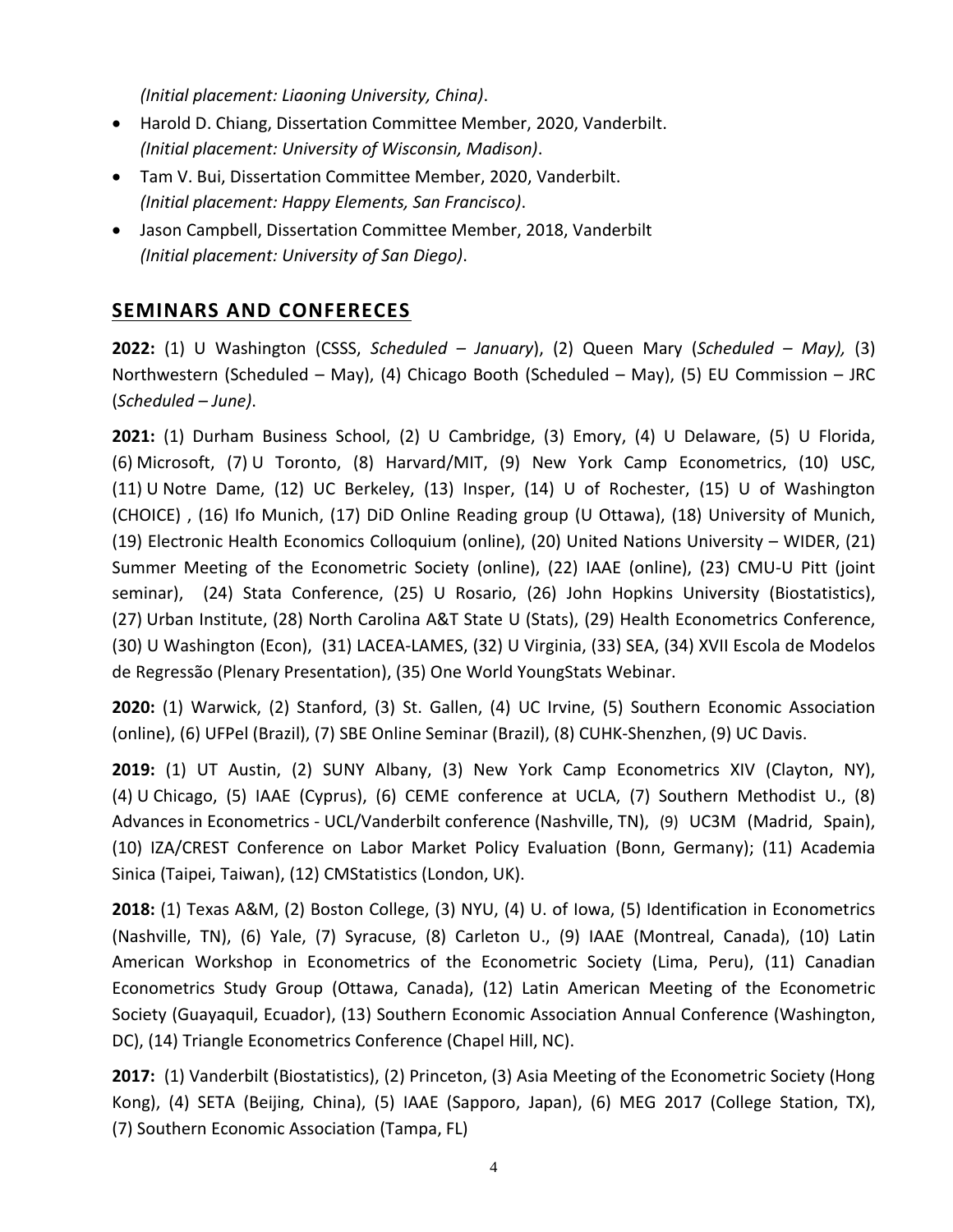**2016:** (1) Latin American Workshop in Econometrics of the Econometric Society (Montevideo, Uruguay), (2) Indiana University (Bloomington, IN), (3) IAAE (Milan, Italy), (4) MEG 2016 (Urbana-Champaign, IL)

**2015:** (1) Mannheim U., (2) Collegio Carlo Alberto, (3) Paris School of Economics**,** (4) SUNY Binghamton, (5) Kansas State, (6) Vanderbilt U., (7) Universidad Autonoma de Barcelona, (8) North America Winter Meeting of the Econometric Society (Boston, MA).

**2014:** (1) European Winter Meeting of the Econometric Society (Madrid), (2) Symposium Spanish Economic Association (Palma de Mallorca), (3) Tilburg University, (4) Universidad Carlos III de Madrid, (5) European Meeting of the Econometric Society (Toulouse), (6) 16th ZEW Summer Workshop for Young Economists (Mannheim), (7) 20th ENTER Jamboree (Stockholm)

**Before 2014:** (1) Universidade de São Paulo (Ribeirão Preto, 2013), (2) 15th Brazilian Time Series and Econometrics School (Teresopolis, 2013), (3) UC3M (2013), (4) Spanish Stata Users Group Meeting (Madrid, 2010), (5) IV Encontro CAEN-EPGE (Fortaleza, 2009)

#### **HONORS AND AWARDS**

| 2016      | Zellner Thesis Award. Best Ph.D. thesis in Econometrics for the years      |
|-----------|----------------------------------------------------------------------------|
|           | 2014 - 2015 awarded by the Business and Economic Statistics Section of the |
|           | American Statistical Association.                                          |
| 2015      | Ph.D. in Economics, cum laude, UC3M, Spain                                 |
| 2013      | 1st Place at Econometric Game (UC3M Team Captain), Amsterdam, Netherlands. |
| 2012-2015 | PIF Scholarship, Universidad Carlos III de Madrid, Spain.                  |
| 2012      | Finalist at Econometric Game (UC3M Team Captain), Amsterdam, Netherlands.  |
| 2012      | FPI Scholarship, Spanish Ministry of Science and Technology, Declined.     |
| 2011      | Outstanding Teaching Assistant Awards 2010-2011, UC3M, Spain.              |
| 2009-2012 | Graduate Program Scholarship, UC3M, Spain.                                 |
| 2009      | BA in Economics, Summa cum laude, IBMEC-MG, Brazil                         |

# **PROFESSIONAL ACTIVITIES**

#### *Referee*:

*Anonymous Referee for the following journals:* AEJ Policy, Annals of Applied Statistics, American Economic Review, AER: Insights, American Political Science Review, Biometrika, Brazilian Review of Finance, Econometrica, Econometric Reviews, Economic Letters, Electronic Journal of Statistics, Empirical Economics, Health Service Research, Journal of the American Statistical Association, Journal of the Association of Environmental and Resource Economists, Journal of Business & Economic Statistics, Journal of Econometrics, Journal of Applied Econometrics, Journal of Causal Inference, Journal of Economic Behavior & Organization, Journal of Financial Econometrics, Journal of Multivariate Analysis, Journal of Political Economy, Journal of the Royal Statistical Society: Series